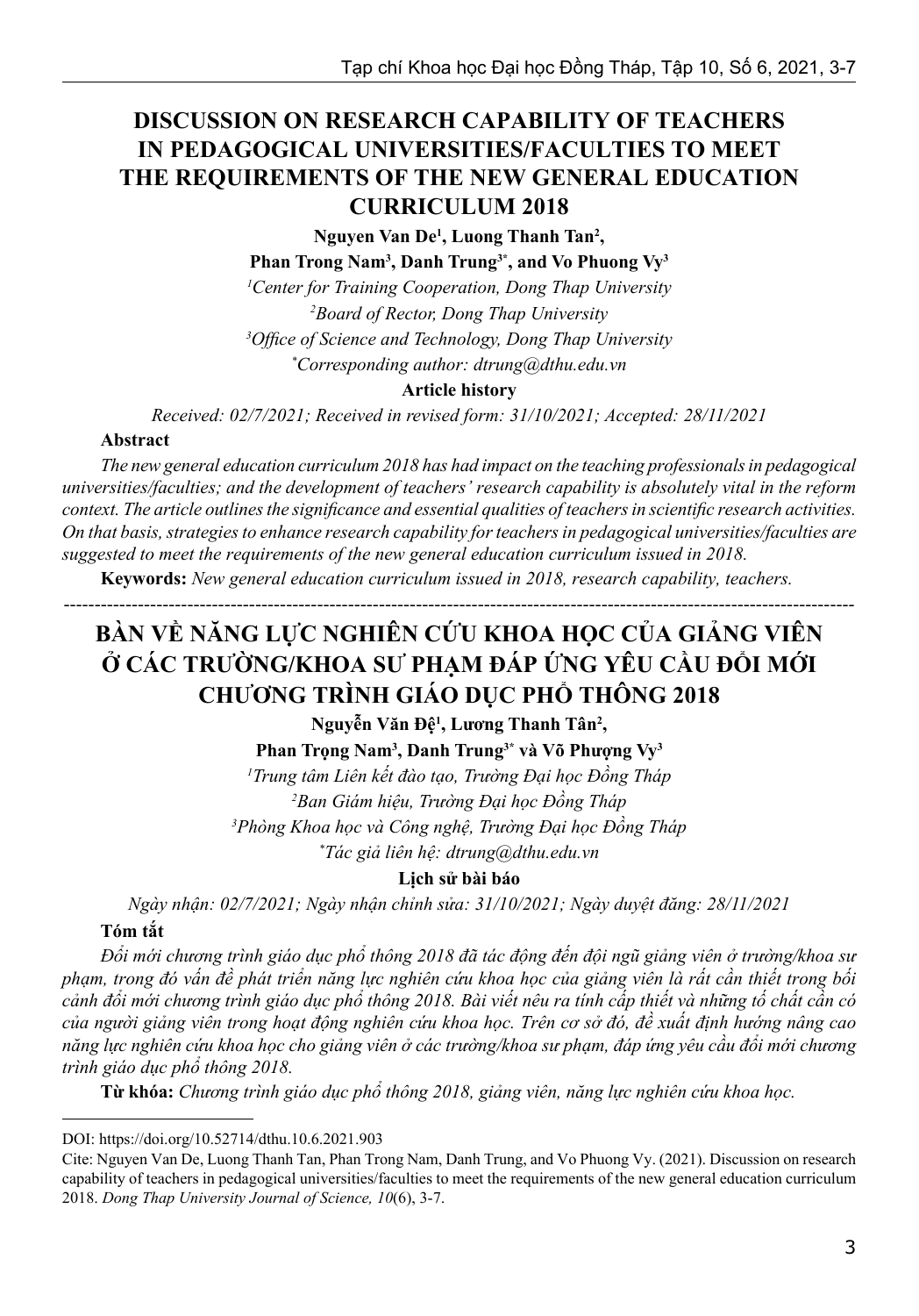#### **1. Introduction**

Teaching and researching are two closelyrealated activities which are considered as the central tasks of the teaching staffs, especially for those in the teacher training institutions. Resolution No. 29-NQ/TW dated November 4<sup>th</sup>, 2013 on radically and fundamentally innovating education and training to meet the requirements of industrialization and modernization in the socialist-oriented market economy and international integration, which was issued in the  $8<sup>th</sup>$  plenary session of the  $11<sup>th</sup>$  Central Executive Committee, highlighted some of the tasks and solutions such as "To keep radically changing the teaching and learning methods towards modernism; encourage the learners' independence, creativity, and application of knowledge; avoid imposition of knowledge, passive learning, rigid memorization. To focus on teaching learning and thinking methods, encourage and enable the learners to update knowledge themselves, improve their intellect, skills, and capacity. To diversify the methods of learning, focus of social activities, extra-curricular activities, and scientific research". (Communist Party of Vietnam, 2013). In the direction for implementing the current fundamental and comprehensive educational renovation project, while the renovation of educational management and the development of teachers are seen as a breakthrough to enhance the quality of education, stimulating and investing in scientific research activities in educational institutions are an important ground for education to truly become a driving force contributing to the country's socio-economic development. This article aims to discuss research capability of teachers in pedagogical universities/faculties, one of the decisive factors for the implementation of the New General Education Curriculum 2018.

#### **2. Teachers' roles in the new context**

Based on Resolution No. 29-NQ/TW and Resolution No. 44/NQ-CP, the Ministry of Education and Training has issued an Action Plan of the education sector implementing the Government's Action Program to implement Resolution No. 29- NQ/TW which has identified that "Educational and training institutions, scientific research institutes need to strengthen scientific research and apply the achievements of science and technology in teaching practice and educational management; to develop and implement the national research program in educational and training sciences; to promote students' scientific research activities". These are of major actions of the sector to fundamental and comprehensive reform in education and training.

Additionally, globalization has made the educational environment sharply changed, which imposes higher requirements for teachers' qualities and capabilities. In the role of a teacher, the teacher has to know how to "stimulate" learners' understanding, support their thinking abilities and lead them to overcome difficulties and challenges (Vu Ngoc Hai, 2007). That requires teachers to be flexible in designing teaching activities in order to better facilitate and improve the quality of learning. Today, the teaching method is gradually shifting from informing to involving students' participation. The teachers' role is no longer a presenter, but an instructor and an organizer who provides guidance for learners in their learning activities, under the combination of knowledge delivery, values education and creativity development. Vu Ngoc Hai (2006) stated that university teachers play a role of an instructor who guide learners to knowledge and sciences through the best and shortest way on which there is always innovation; learners are continuously provided opportunities for self thinking, self discovering and self decision making.

*As researchers,* university teachers should concentrate on clarifying and predicting natural and social problems that have not been explained by humans and science, exploring and transfering technology and science's products. Currently, the results from teachers' research are becoming more diverse, which are evidence for quality and productivity measure. This does not only create opportunities but also heighten pressure on the teaching staffs in teacher training institutions in the present context. Besides traditional research products, teachers are first and foremost required to generate those ones which are highly applicable and in response to the demands of the new general education curriculum 2018.

As designers, teachers not only have profound knowledge in their professional fields but also fully understand the rules of cognitive process in the learning procedure. Teachers need to organize suitable learning activities to facilitate students' cognitive process and guide them through inevitable difficulties in the subjects. Moreover, working in teacher training institutions, university educators also need to help learners (as teachers-to-be) progressively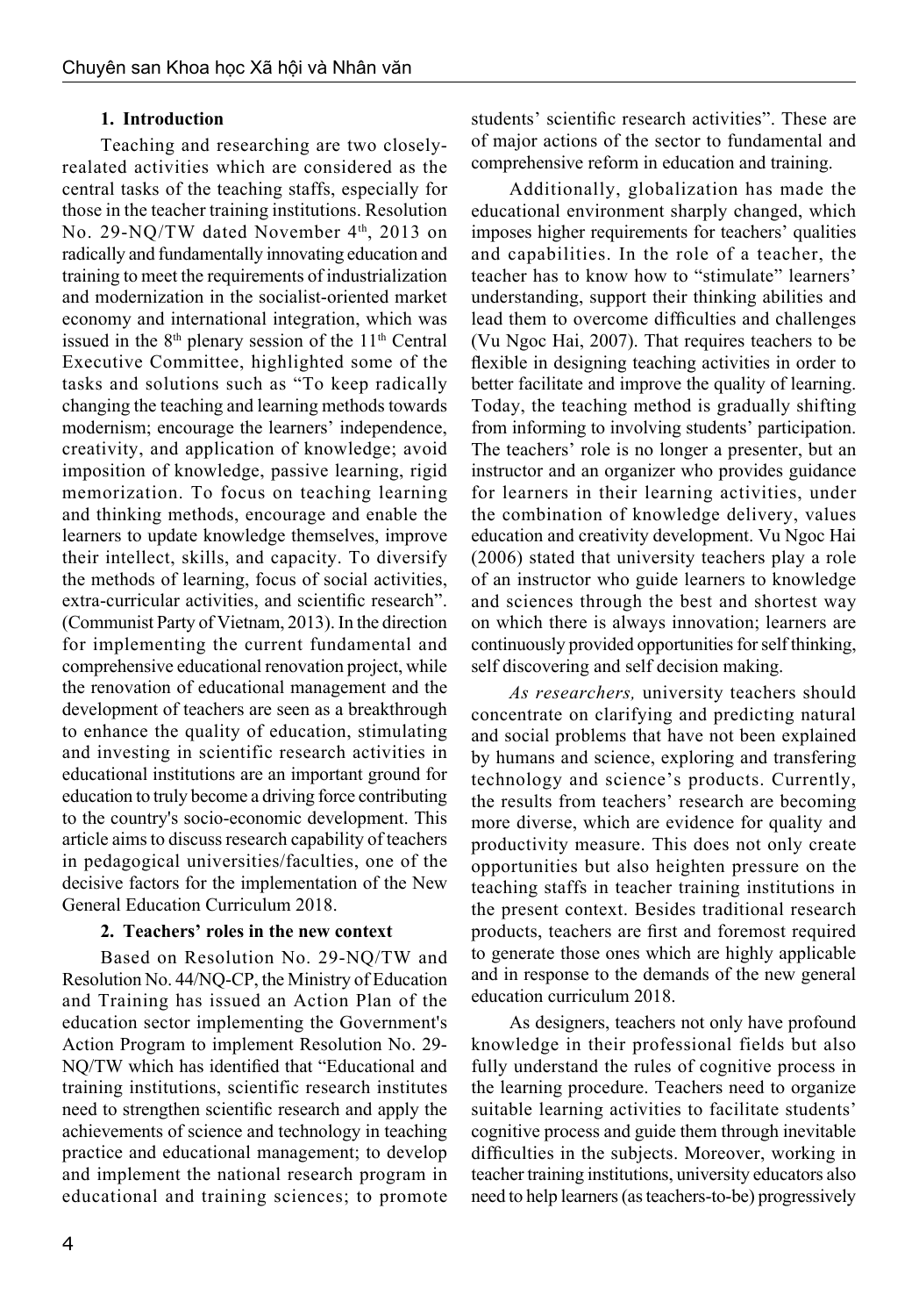form the ability to foster their students' cognitive development as well.

*Under the role of consultants,* teachers ought to create an overall vision and generate team spirit for students. In every learning activity, teachers should encourage students'participation and provide timely and constructive advice for them to achieve the vision. Together with this, teachers need to design assessing taks in alignment with the requirements, objectives and learning outcomes, thereby their skills for academic assessment are built step by step.

Besides, the New General Education Curriculum has set out new requirements for teachers in terms of skills, capabilities and teaching methods; and it also demand ability to apply ICT in teaching and learning from students. Most importantly, *these requirements are belived to be best satisfied by teachers' scientific research activities*.

It is the fact that while teaching ability is a requisite, research capability is considered vital and indispensable to the teaching job. Therefore, there is a need to keep these two activities concurrent and complementary to each other in the development process. Improving scientific research capability for teachers is a process that helps teachers constantly acquire scientific knowledge, develop thinking skills and creativity, towards detecting and properly solving arising practical problems. It can be achieved through some significant actions such as (1) helping teachers deepen their professional knowledge while self information updating from various sources to promptly adjust inaccurate contents in their lectures; (2) enhancing creativity, independence in thinking and working, strategies for cognitive process and philosophical outlook for teachers; (3) improving the quality of education via innovating teaching content and methods; (4) increasing teachers' intrinsic motivation, position and prestige through the publication of high-quality scientific research results, journal articles and proceedings papers.

In summary, the improvement in teachers' research capability will not only enable them to complete their given tasks but also promote the school's educational quality enhancement. As a result, they are partly contributing the radical and comprehensive innovation of education.

#### **3. Teachers' essential qualities to do scientific research**

According to the theory of educational science,

the development of research capability of the teaching professionals in teacher training institutions should be ongoing under consideration of subjective and objective factors. Therefore, for the education towards integration, there is a special need for building a model of teachers with essential qualities to do scientific research. From our perspectives, to meet the standards, teachers ought to possess the following qualities:

*First of all,* teachers should have intellectual qualities, "exemplary perception, exemplary behavior, exemplary knowledge and exemplary effectiveness" (Vu Duc Thu, 2006). In other words, they need to have personal and professional intelligence to fully acquire knowledge of conducting scientific research activities: (1) know the basic knowledge of science and scientific research methods; (2) understand the method of detecting research problems and writing research outlines; (3) know the steps and process to carry scientific research activities; (4) master the rules for making comments and offering criticisms on research works (Nguyen Van De and Phan Trong Nam, 2015).

*Secondly,* teachers should gain skills for doing scientific research, including: (1) employing research outlines stage by stage; (2) searching and using scientific documents for research; (3) managing and supervising research projects; (4) dealing with statistics; (5) organizing workshop on scientific topics; (6) writing summaries and reports on topics; (7) presenting and defensing thesis; (8) transfering research results; (9) using foreign languages in research; (10) group working in doing research (Nguyen Van De and Phan Trong Nam, 2015).

*Thirdly,* teachers need to show right attitudes towards scientific research activities. Specifically, scientists in general and each teacher in pedagogical universities/faculties in particular need to display the following qualities: (1) having an enthusiastic, positive attitude and passion for research activitities; (2) looking for new ideas, judgments, carefully observing and considering the research objects; (3) being proactive and bold to think, to do in research; (4) being disciplined, persistent and honest in scientific works (Nguyen Thi Thanh Huyen and Nguyen Thi Man, 2011).

To sum up, research capability is expressed in the ability to grasp scientific facts; to know how to operate the system of knowledge and to solve research problems independently, creatively with practical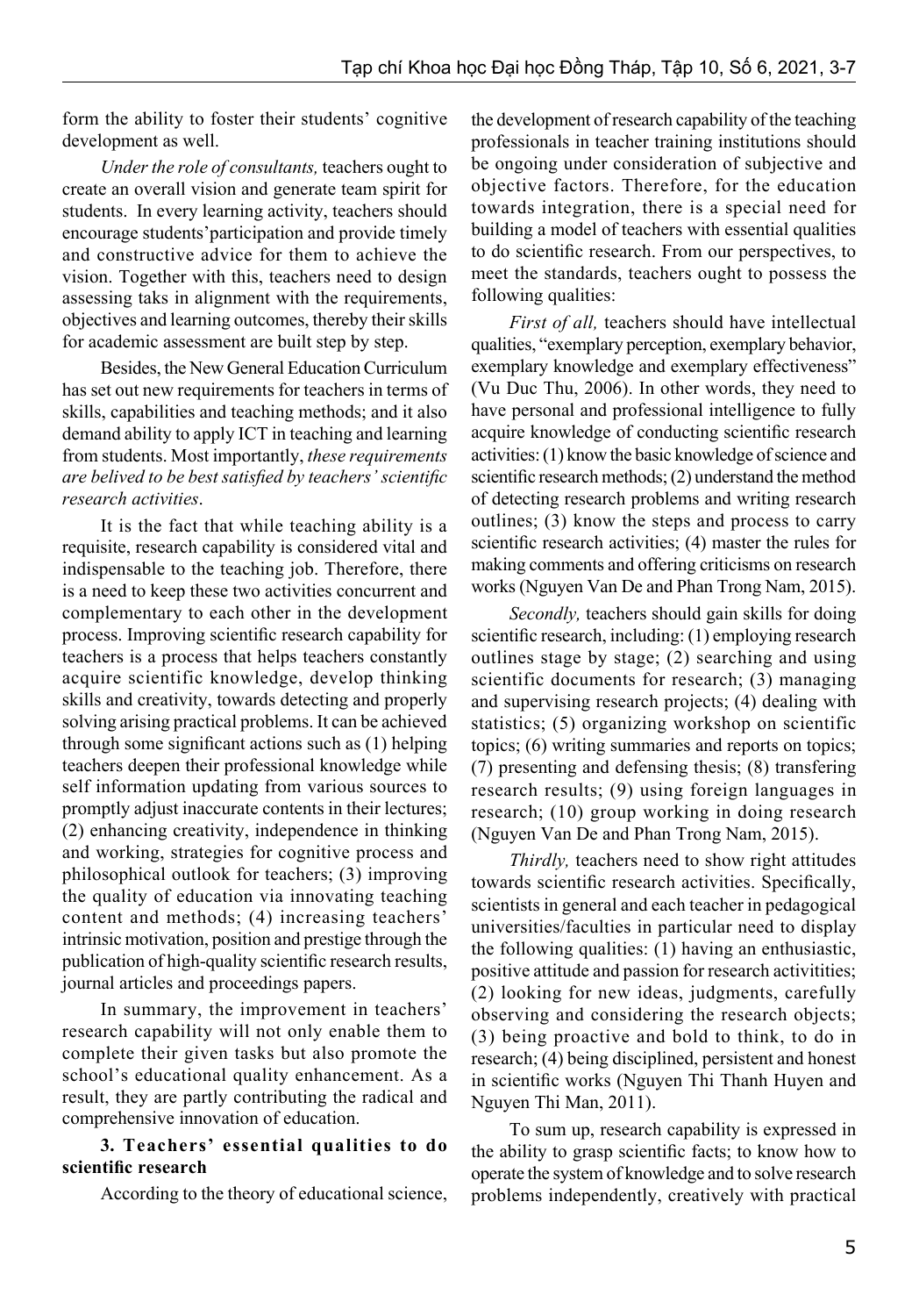results. Research capability is only established in those people who are adequately dedicated to their work and possess appropriate characteristics. The mentioned qualities above should be fully expressed in all circumstances and situations that teachers are set to cope with. It is believed that for the teaching job, teachers need ethics, knowledge, skills and beliefs; and these elements are also indispensable for conducting scientific reseach activities.

**4. Orientation to foster research capability of teachers in pedagogical universities/faculties to meet the requirements of the educational innovation**

#### **4.1. Raising awareness, strengthening the motivation and passion for doing scientific research for teachers**

The research capability of teachers will be formed and developed during their active participation in scientific research. The heart of that positivity is the right motive and purpose in conducting scientific research activities. In order to effectively strengthen the motivation and research purposes of teachers, it is necessary for pedagogical institutions, and administrators to fully present the direction for scientific research outlined in Resolution No. 8-NQ/TW and Resolution No. 29-NO/TW of the 11<sup>th</sup> Central Executive Committee. Based on the general requirements, each individual should figure out the solutions for significant problems of the society, the education sector, and the reality of reforming the educational program by his/her own scientific awareness and motivations with clear and practical research goals and plans. On the other hand, the institutions need to well prepare from the stage of planning to effectively maintaining scientific research activities, creating favorable conditions for teachers to participate in scientific research at various levels. Furthermore, individual and group scientists obtaining outstanding research results should be promptly praised in order to encourage their interest and participation.

#### **4.2. Enhance knowledge, creativity and teamwork skills in doing research activities for teachers**

This is one of the mandatory requirements which enable teachers to be trained and improved in research activities. Teaching and learning require careful planning, and doing research is even more demanding. Through developing and implementing comprehensive plans, teachers' self-training activities are ensured to work effectively. Moreover, it is obvious that doing research is a process of discovering; therefore, each teacher should be independent in thinking and creative in doing research so as not to stick to repetition. As researchers in pedagogical environment, teachers should pay attention to issues in teaching, from classroom problems to challenges in the educating process. That would contribute to the advance in teaching methodology and the construction of professional working style.

On the other hand, for greater scientific works, there is a need for group work with the participation of many members; therefore, in addition to promoting independence and creativity, the development of strong researcher groups and the improvement in teamwork skills have great significance for enhancing research capacity of the teaching staffs. It is believed that teamwork in doing research requires solid agreement among members on ideas, plans and task division. Every teacher should take self responsibility, be willing to listen and respect the researcher results of coworkers, and eager to cooperate with other researchers for accomplishing research goals and tasks.

#### **4.3. Renovating mechanisms and policies in the management of scientific research activities**

A set of specific measures for administrators to foster research activities that benefit the educational environment and the society should be well constructed. Those measures are built based on legal documents on scientific research activities. To do so, the administrators of scientific research activities in pedagogical univeristies/faculties need to do as follows:

- To fully identify the system of legal documents related to the scientific research activities to have a basis for developing a system of policies and regulations in the institution. Together with this, it is necessary to regularly adjust, supplement, complete or build new regulations on scientific research and management of scientific research activities.

- To be flexible in granting funding to create favorable conditions for teachers to participate research activities. Besides, it is important to develop an open and transparent selection process in order to select qualified and professional teachers to host the given scientific research.

- To develop a mechanism of independence and coordination to support the institutional office in charge of scientific research management to best facilitate teachers' research activities.